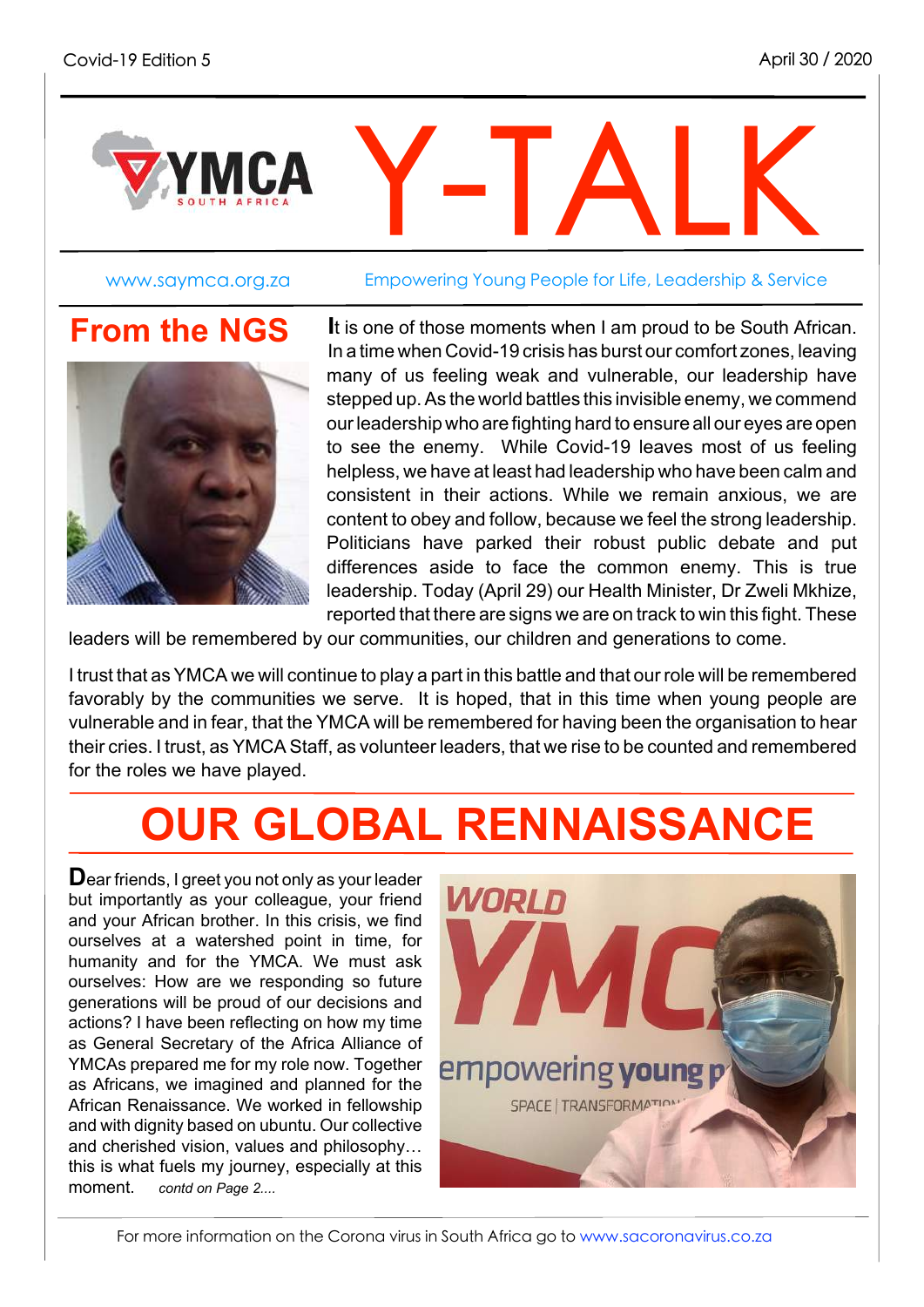During my time with you, I got the taste of the Renaissance, of something new that would happen. And it will. Right now, I encourage you to imagine with me a Renaissance for the whole world. I was trained to be resilient while leading the Africa YMCA movement by imagining, waiting, working hard and believing that we would overcome. Africa was my training ground for being able to cope with and pull through shock after shock after. Our global resilience now relies on us carrying ourselves and each other through this shock.

What keeps me going now is my faith in God. This enables me to be still, to meditate and build my resilience. We are not alone. God is by our side to support us, guide us and carry us through. I imagine that God is smiling upon us. Before covid-19, we were talking about artificial intelligence and technology. Now in covid, we are talking about washing hands and simple hygiene. And who is keeping us alive and who is providing us with the ability to live? The people society said did not count: the cashier, the person who collects waste, the community health care worker who does homebased care.

Society is now saying: I am, because you are. You count.You all count. We all count.So let us continue to work hand-in-hand – only in spirit now!

My fellow South Africans: **Keep hope alive.** The Renaissance of our continent is now interlinked with the Renaissance of the whole world. We look to Africa to give leadership on how we are managing our relationships. How we are living our unbuntu. Remain resilient. Covid will come, covid will go. And we look to the African Renaissance where YMCAs are giving young people the space and support to be in the driver's seat. **Siyahamba!**

**Carlos Sanvee, Secretary General, World YMCA**

#### **OUR WORK MATTERS - BECAUSE OUR COMMUNITY MATTERS**

Being a Community Health Worker (CHW) with the YMCA for giving us the opportunity to do. And for YMCA Athlone at this time has been a true test of the passion and the love I claim to have for the community I serve. Instead of curling up under the covers and embracing lockdown, we as the YMCA Athlone embarked on a mission to give absolute care even if it meant that we would have to go over and above the call of duty.

The Athlone YMCA has been a catalyst in ensuring that we have sufficient protection, not just to protect ourselves but to also protect the community we serve.

This is a huge effort as we are reaching over 10,000 people a week. It's also been an honour to serve alongside partners such as National and Local Government and NGOs to ensure that medication is dropped off for our most vulnerable citizens. We have also been called in to assist with mass screening and testing.

Where fear has disabled communities all over South Africa, passion has been put into action and the love we claim for our communities has been displayed by the way we've been serving.

Thank you Ryan Benjamin, Tania du Preez and

giving us the role and responsibility to show the world that the work we do matters.

**Charmaine Philander Community Health Worker, YMCA Athlone**

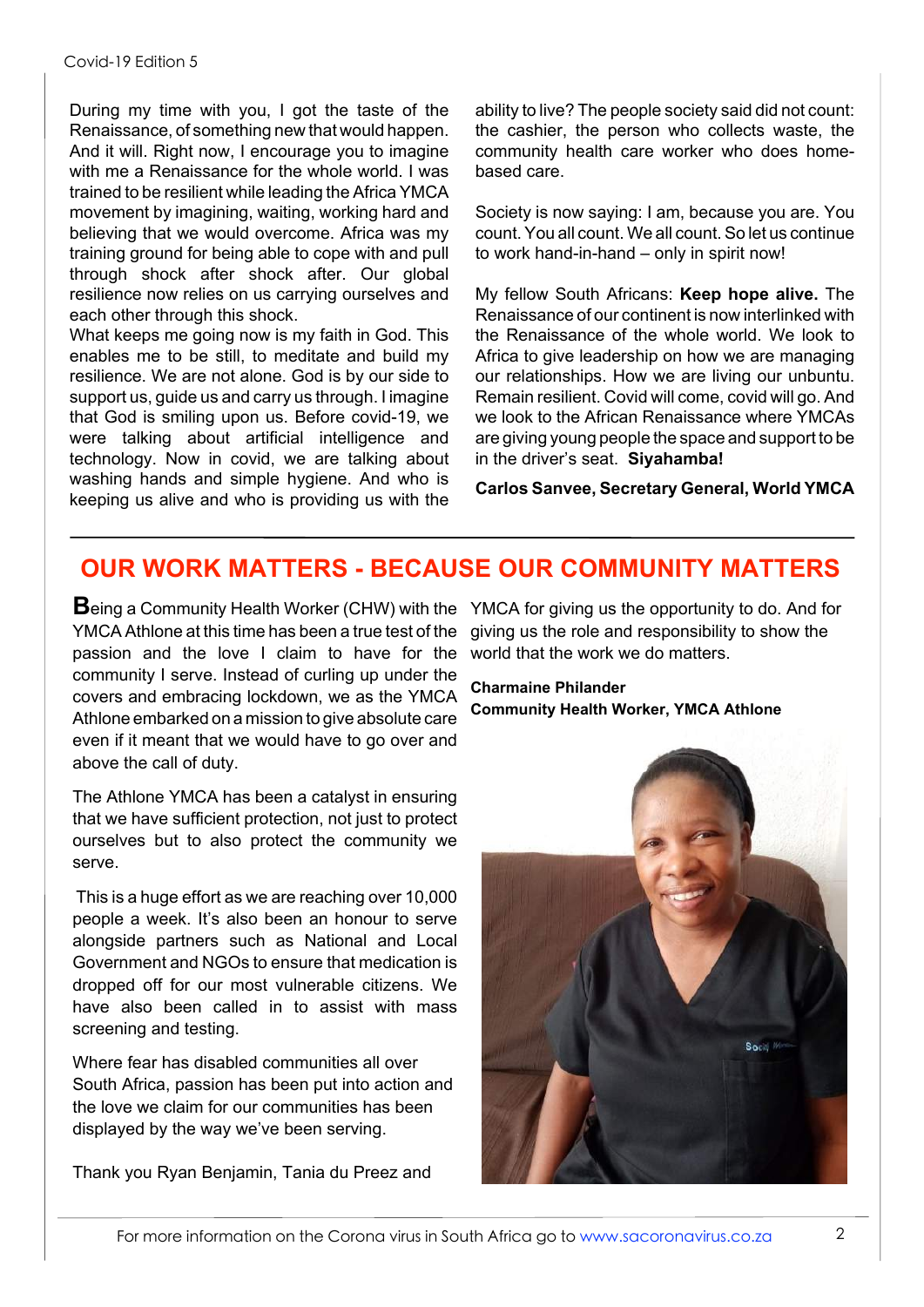### **RISKS, ROLES and RESPONSIBILITIES** The YMCA Athlone has been in existence for



Ricky de Reuck, GS of Cape Flats YMCA, overseeing the feeding programme

As lockdown continues and food chains become more formalised, we are experiencing a shortage now of general donations for food. This means we are working harder and faster. Somehow we find the strength and spirit to rise up and support each other for the sake of those who need us .

Currently, YMCA is feeding about 600 homeless every morning, with an extra 200 over the weekends. Food is more critical than many people realise – for those withdrawing from the common highly addictive 'dirty heroin' street drugs, their need for food is huge!

Within this seemingly overwhelming situation, small victories are huge in impact. Some homeless people have been reunited with their families. Some will need much more assistance in the journey.

Our health care team continues with its core homebased care. We are now active in covid-19 screening. In one day last week, our 30 CHWs succeeded in this:

- 250 households visited ń
- 703 people screened  $\bullet$
- $\bullet$ 10 people referred for testing

And tomorrow we do it all again.

On that note, our team is constantly taking stock ourselves. Tomorrow, we are all getting screened ourselves. We know the risks. We know our role. And we know our responsibility is to ourselves, our team, our families and those we risk our lives for.

#### **The Cape Flats YMCA Team**

### **HOW CAN WE HELP?**

more than 100 years and has faced many challenges and overseen many changes within our community.But nothing in ourimmediate past

could have prepared us for this pandemic called Covid-19. The moment government declared a national lockdown, we as the YMCA Athlone responded by asking: how can we help?

To datewe have provided screening and care for more than 3,000 community members. Information and understanding is key right

now so we are using all our social media platforms to constantly keep the community up-to-date on Covid-19 and its effects in our country and then within our community. We currently setting up a "COVID-19 Task Team" to ensure that our policy meets international and local standards. This is particularly crucial for the Sanitation Room which allows forthe safe entry and exiting of our building and in-house sanitation teams that manage all these processes aswe gear up for post-pandemic life.



Deeply concerned for the wellbeing of every human being on this planet, we at the YMCA Athlone take great comfort in knowing that He WHO began a GOOD work is FAITHFUL to COMPLETE it.

God bless you!

**Gaston Parker Operations Manager, Athlone YMCA**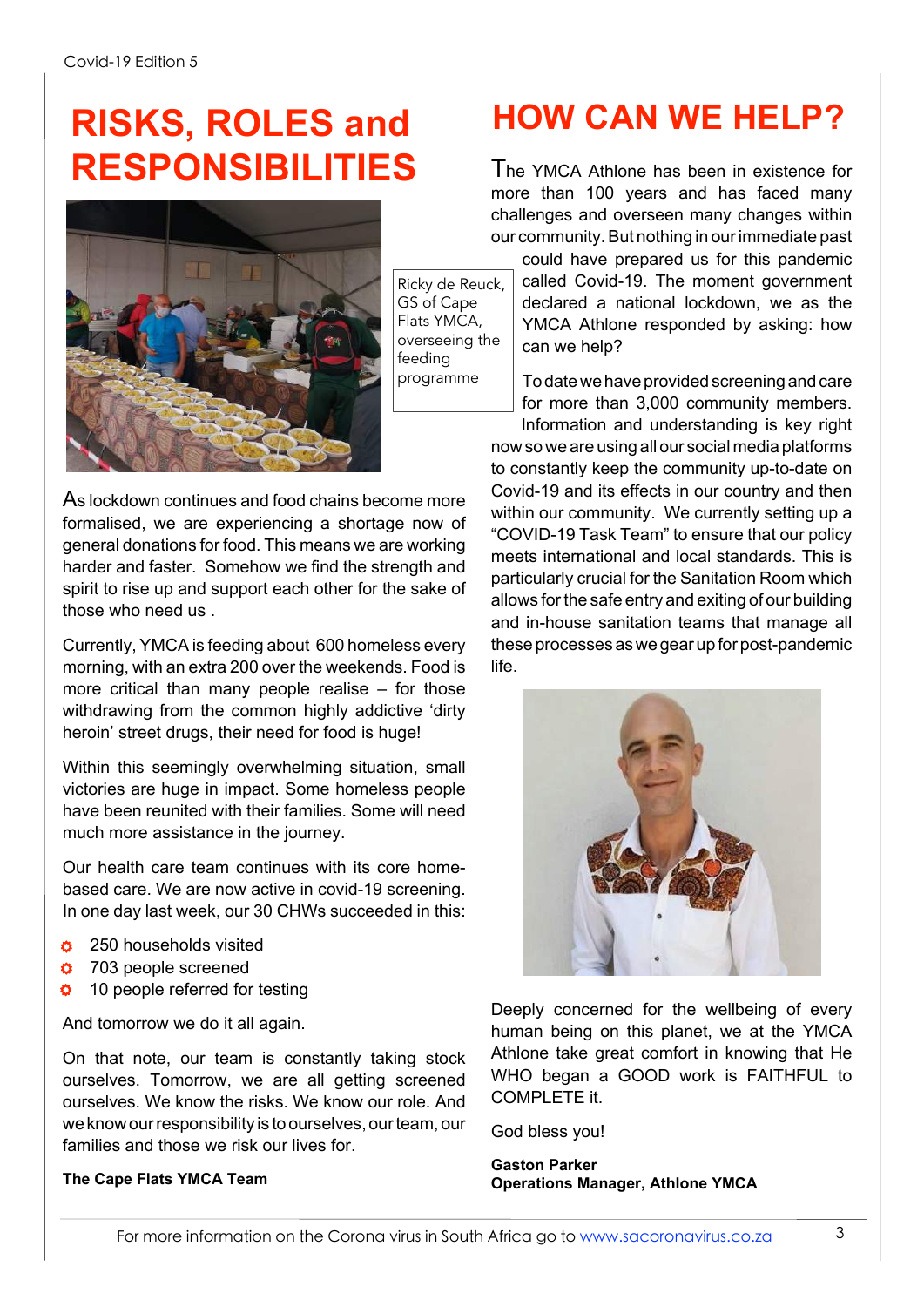## **CHANGING THE WAY WE CHANGE LIVES**

When we heard the news of first covid-19 case in SA, it was the night before a workshop with Kristin Glad and her group of students from Rønningen folkehøgskoleI, Norway. We washed our hands a lot that night! During the workshop and related events we focused on social justice in the context of poverty and inequality. Our theme

Then on Tuesday, we both had a Zoom session with Kristin and the students where we discussed covid-19 in SA, in the areas we live, what the SAYMCA local associations are facing and doing: Durban, PMB, Athlone and Cape Flats. We spoke a lot about what we were doing in our personal

was masculinity as a response to the 'war on women' in our country. About 100 youth were involved in different parts of this, with a core group of communiversity youth at the Cape Flats Campsite. We talked of it through the lens of gangsterism too, being led by Ricky de Reuk, General Secretary and head of Cape Flats YMCA, through the gangster museum onsite, and with testimonies from youth connected to the YMCA and projects. We shared so many sobering moments, some tears and an incredible amount of understanding and acceptance – and hope!



capacity and with many initiatives we are working with.

This has been no ordinary journey with R o n n i n g e n t h i s y e a r . O u r experience in the Cape Flats at beginning of March was about us connecting in very real ways, SA youth and Norwegian youth, to take the concept of global citizenship to a deeper level. We have kept in contact with each other since then. We participated in their fundraising for us, we shared our journey with them. But it was more than that – they shared their stories with us, their life in lockdown, their views

Each year the Ronningen students run the Global Race in Norway at this time, to raise awareness and funds for our youth leadership Local Action Groups to make change in community. So as we are focusing on masculinity now, we want young men to drive change to stop violence against women. This is our journey, so this is what the global race is about this year. This week, our new friends are running 'social distance' global race. Romano had a Facebook live discussion on Monday night to share our vision for young men leading change, and the context of inequality and poverty.

and feelings. And now they are sending videos of support and solidarity to each other, between SA and Norway during lockdown in both countries.

We are so blessed to have this amazing relationship with Kristin and her young students. It is certainly lifting our spirits during this time. Corona connections are changing the way we change lives.

**Romano Kock, Youth Worker, Cape Flats YMCA and Gil Harper, SA YMCA Associate.**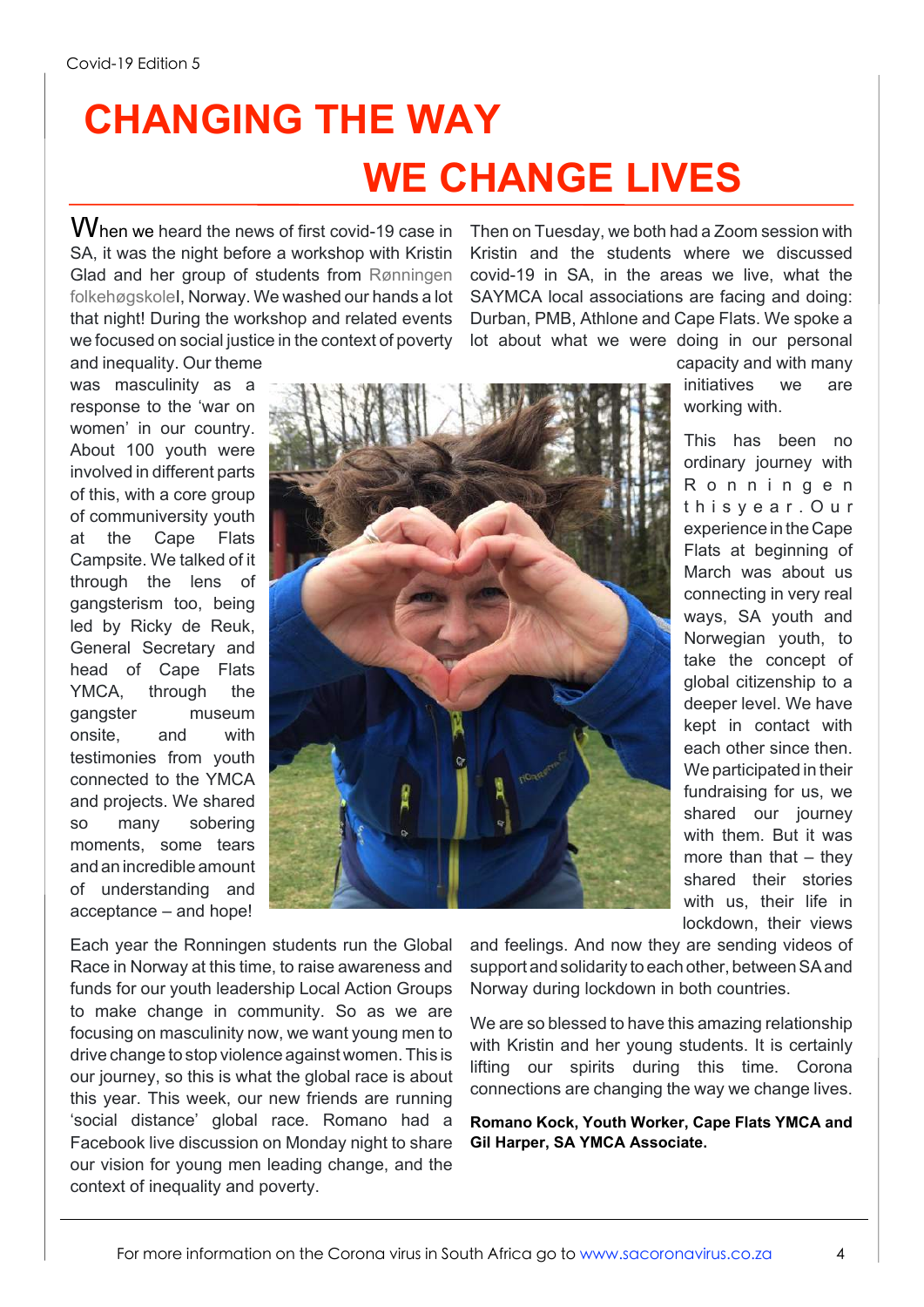## **FROM DESPAIR TO WHOLENESS**

**A**t the start of the COVID19 shutdown in eThekwini (Durban), Beauty\* found herself relocated to a local YMCA. This was the result of a plan instituted by

local government to negotiate with woman living on the street to spend quarentine in a shelter.

The plan was a joint effort between local law enforcement, the city and community based organisations like the YMCA. Little did Beauty know how the

Coming to the YMCA has literally changed my life.



corona virus was going to bring a ray of light into her life in such a dramatic way. A well educated and travelled young woman, Beauty was nonetheless

extremely sick, mentally disorientated and full of despair upon arrival at the YMCA.

The first morning she woke up in the shelter she was greeted with a "Good morning. How are you feeling today?" This simple caring gesture was something she had not experienced for several years. In her words "This was the first time I saw some light at the end of my dark tunnel that I was in. I was like a broken glass that cannot be fixed. Coming to the YMCA has literally changed my life. Living on the street I did not feel human. I

Through inter personal counseling offered by YMCA staff while maintaining a family orientated approach to the women; providing healthy meals and structured activities in a caring environment has had a profound impact on Beauty's life, along with many of the other women at the shelter.

somehow feel human again."

The journey to recovery for Beauty has just begun. She is determined to make the right choices towards a better life for her and her estranged family. Its a tough battle to change from being a homeless, addicted, abused women on the street, to wholeness. She acknowledges that the shutdown has provided her with an opportunity to turn her life around. Being part of an extended family that the YMCA has become to her, is part of her solution.

The YMCA will stay with her and support her through rehabilitation, counseling and reintegration towards a better life.

**Mpume Zama - National Y-Justice Coordinator**

*\* The real identity of Beauty has been withheld on her request.*

#### **During the month of April, in response to the COVID19 crisis, the YMCA has reached the following numbers of people:**

- at least 10,000 individuals for health issues, awareness campaigns
- has served about 25,000 meals and food packages
- provided direct support to over 250 homeless people
- housed 124 people who were unable to return to their homes